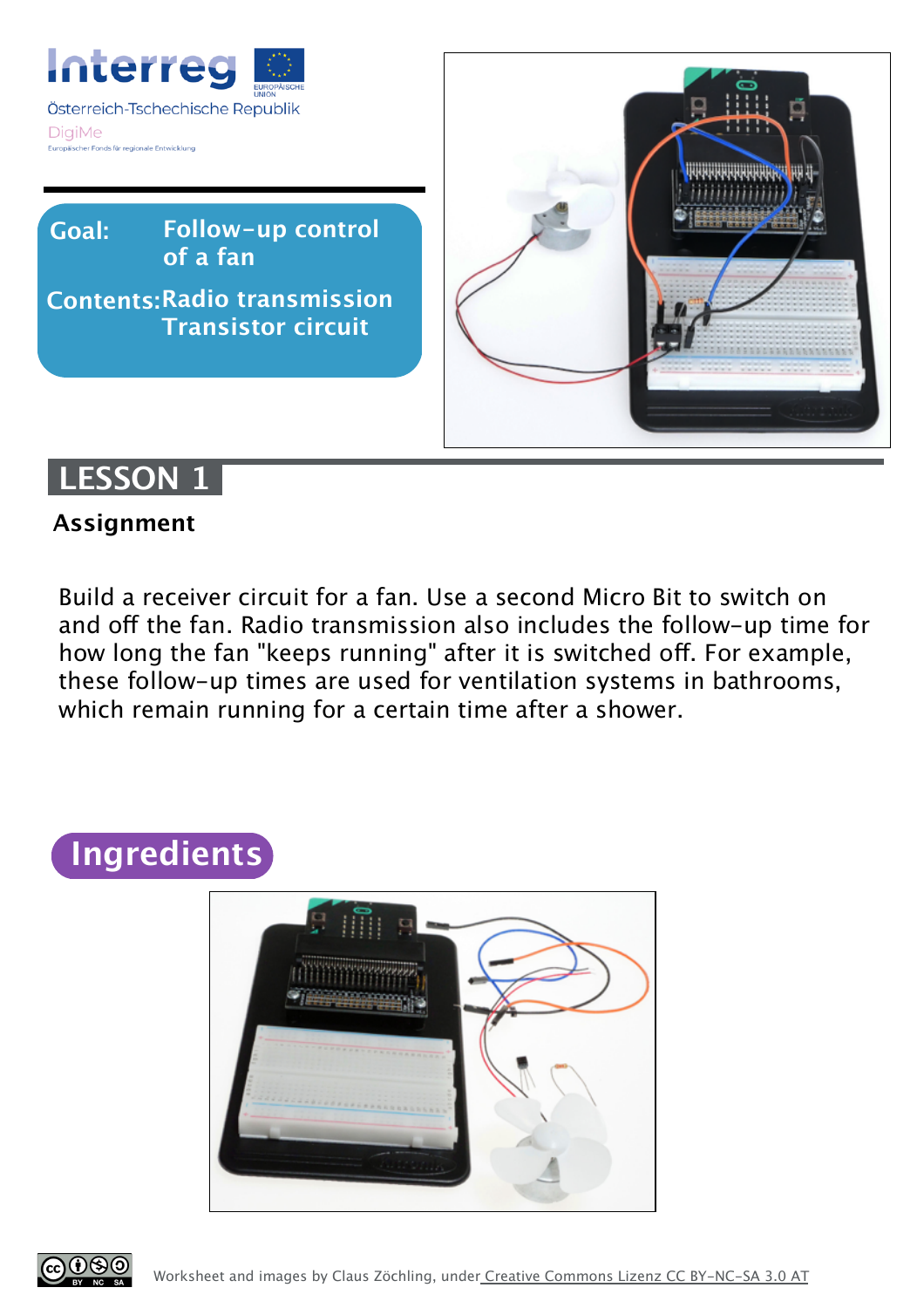## **LESSON 2**

#### **Pulse width modulation (PWM)**

As the digital pins of the Micro Bit only enable output of 3V or 0V, a range of voltage values must be generated, for example, for dimming of LEDs or control of the speed of a motor.

This is realised by pulse width modulation (PWM).

In this process, the voltage itself is not adjusted but the output duration of the voltage. This means, the LED or the motor is switched on and of in a rapid sequence.

As rapid switching on and off of an LED cannot be seen with the human eye and the motor is running continuously due to its inertia despite the PWM, the brightness of the LED or speed of the motor is defined by the ratio between pulse (on) and pause (off).

At a pulse-pause ratio of 50:50, the motor is rotating at half power (LED => brightness 50%).

At a pulse-pause ratio of 80:20, the motor is rotating at 80%, the maximum speed (LED  $\Rightarrow$  brightness 80%).



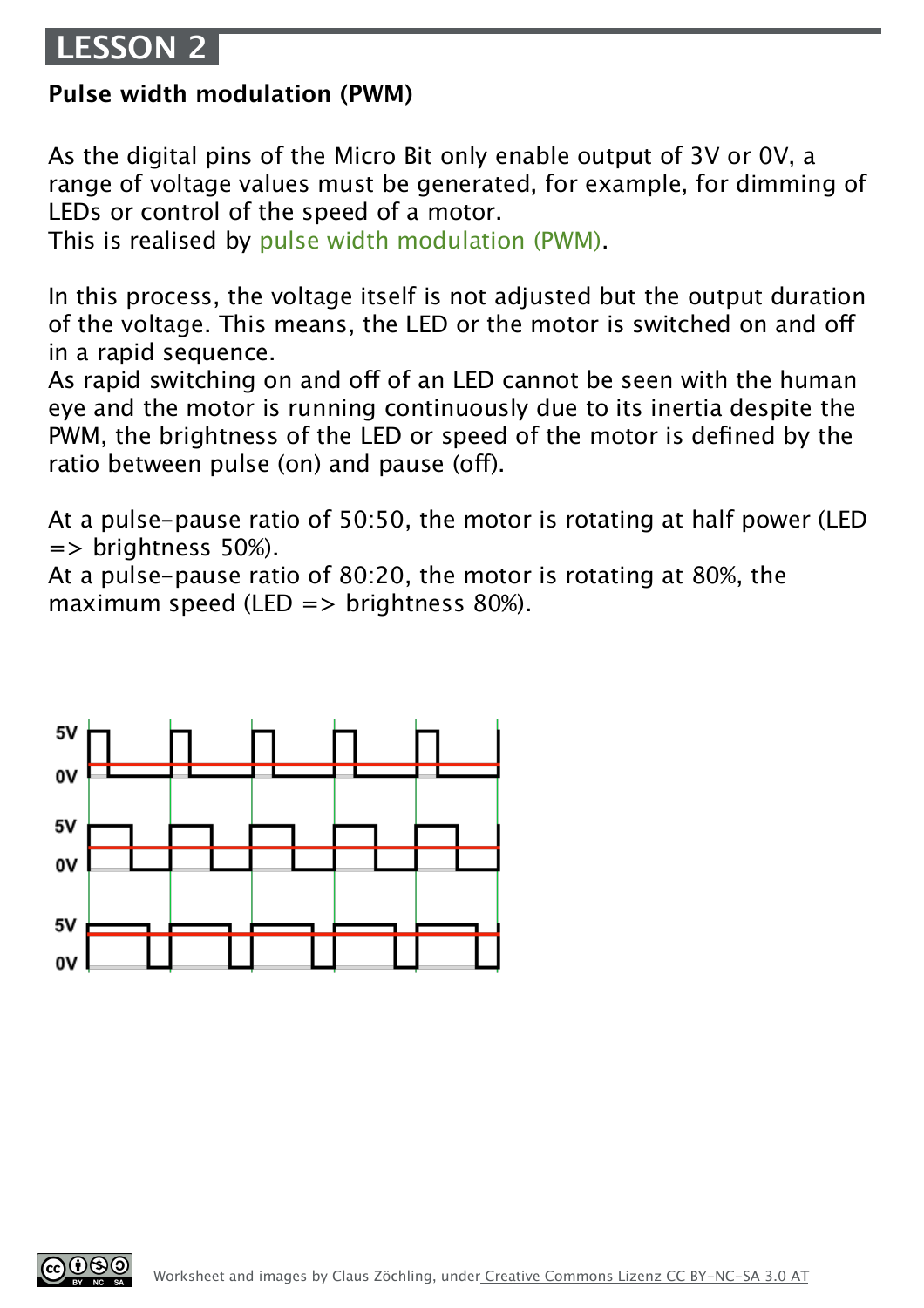## **LESSON 3**

### **Schaltungsaufbau**



- Position the transistor on the breadboard in such a way that the round edges face upwards.
- The right connection of the motor terminal is connected to the collector (left pin) of the transistor.
- With the orange cable, the left connection of the motor terminal is connected to the 3V pin of the Micro Bit. [**Orange cable - 3V]**
- The emitter (right pin) of the transistor is connected to the OV pin of the Micro Bit via the black cable. [**Black cable - 0V]**
- The basis (centre pin) of the transistor leads to the 2.2 kOhm resistor.
- With the blue cable, this basic resistor is connected to pin 0 of the Micro Bit.

[**Blue cable - Pin0]**

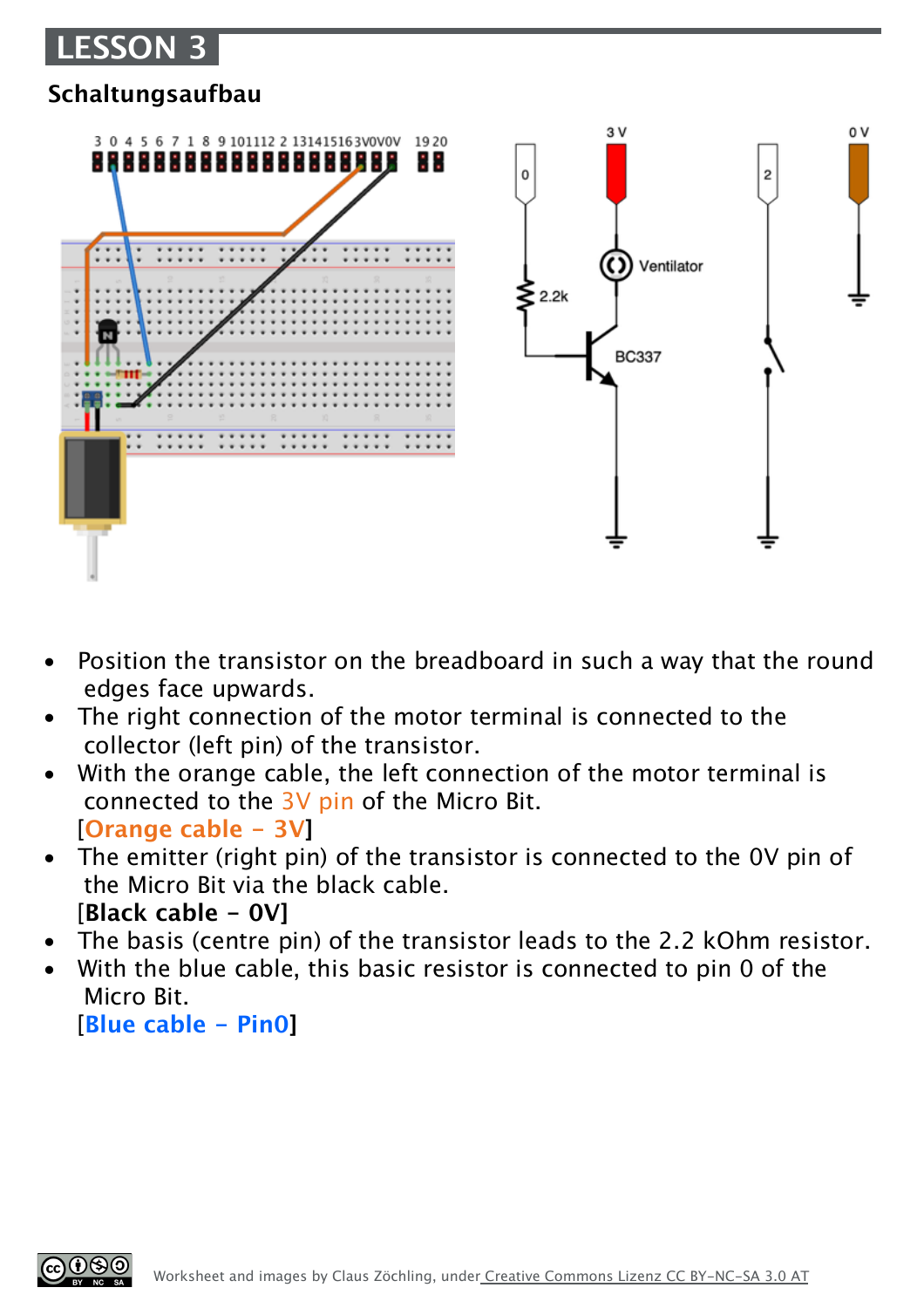

| beim Start<br>setze Gruppe 1 über Funk     |   |
|--------------------------------------------|---|
| wenn Datenpaket empfangen receivedNumber = |   |
| schreibe digitalen Wert von Pin P0 v auf 1 |   |
| pausiere (ms) receivedNumber <del>•</del>  |   |
| schreibe digitalen Wert von Pin P0 • auf   | Ø |
|                                            |   |